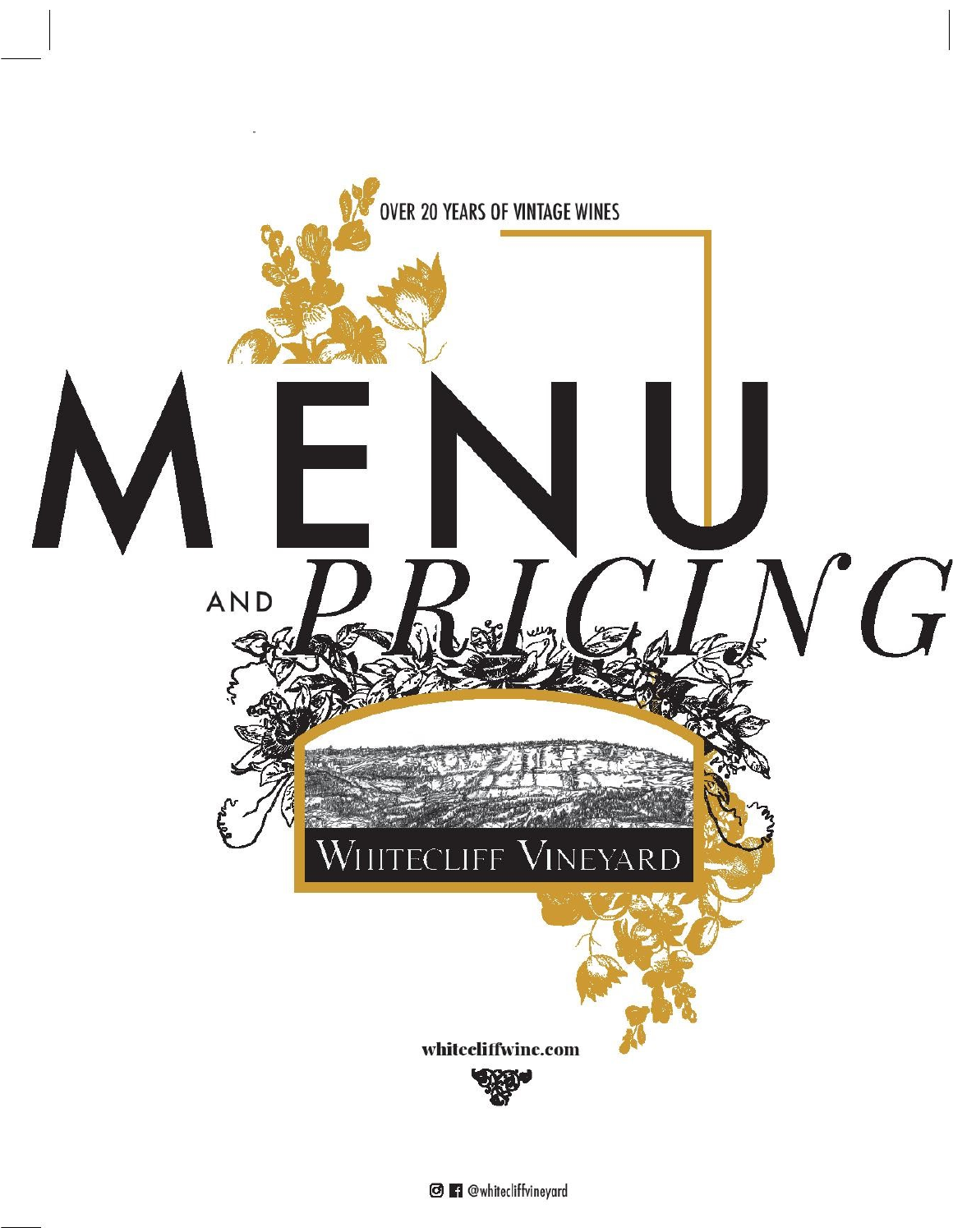## PRICES BY THE GLASS TO STAY AND BOTTLE TO GO

|                                                                  | Glass | <b>Bottle</b>          | Case 10% off |
|------------------------------------------------------------------|-------|------------------------|--------------|
| <b>WHITE</b>                                                     |       |                        |              |
| 2020 Chardonnay                                                  | \$7   | \$17.99                | \$194.29     |
| 2020 Reserve Chardonnay                                          | \$10  | \$25.99                | \$303.15     |
| 2020 Gamay Blanc                                                 | \$9   | \$21.99                | \$256.49     |
| 2020 Dry Riesling                                                | \$8   | \$19.99                | \$233.16     |
| Awosting White                                                   | \$7   | \$16.99                | \$198.17     |
| 2020 Riesling                                                    | \$8   | \$18.99                | \$221.50     |
| 2017 Stonykill White                                             | \$7   | \$16.99                | \$198.17     |
| Lagrange                                                         | \$7   | \$15.99                | \$186.51     |
|                                                                  |       |                        |              |
| <u>Rosé</u>                                                      |       |                        |              |
| 2020 Dry Rosé                                                    | \$7   | \$15.99                | \$186.51     |
| 2021 Pinot Noir Rosé                                             | \$7   | \$18.99                | \$221.50     |
|                                                                  |       |                        |              |
| <b>RED</b>                                                       |       |                        |              |
| Table Rock Red                                                   | $$7$  | \$17.99                | \$194.29     |
| 2020 Gamay Noir                                                  | \$10  | \$25.99                | \$303.15     |
| 2017 Pinot Noir                                                  | \$10  | \$22.99                | \$268.15     |
| 2019 Syrah                                                       | \$10  | \$24.99                | \$291.48     |
| 2020 Cabernet Franc                                              | \$10  | \$27.99                | \$302.29     |
| 2017 Two Cabs                                                    | \$10  | \$32.99                | \$384.79     |
| 2016 Merlot Malbec                                               | \$10  | \$26.99                | \$314.81     |
| 2017 Sky Island Red                                              | \$10  | \$32.99                | \$384.79     |
| 2015 Petite Verdot                                               | \$10  | \$49.99                | \$583.08     |
| <b>Red Trail</b>                                                 | \$7   | \$16.99                | \$198.17     |
| Ridgewine                                                        | \$7   | \$14.99                | \$174.84     |
|                                                                  |       |                        |              |
| <b>SPARKLING ON TAP</b>                                          |       |                        |              |
| Dry Rosé                                                         | \$9   | Growler only - \$35.95 |              |
| Gamay Noir                                                       | \$9   | Growler only - \$35.95 |              |
|                                                                  |       |                        |              |
| <b>NORTH RIVER CHAMPENOISE</b><br>Méthode Champenoise production |       |                        |              |
| Blanc de Blanc, Cuvée, Riesling                                  |       | \$30.99                | \$361.47     |
| <b>DESSERT WINES/SPIRITS</b>                                     |       |                        |              |
| <b>Bourbon Barrel Blond</b>                                      |       | \$26.99                | \$314.81     |
| Red Ruby                                                         |       | \$40.99                | \$442.69     |
| Glacée                                                           | ---   | \$34.99                | \$408.12     |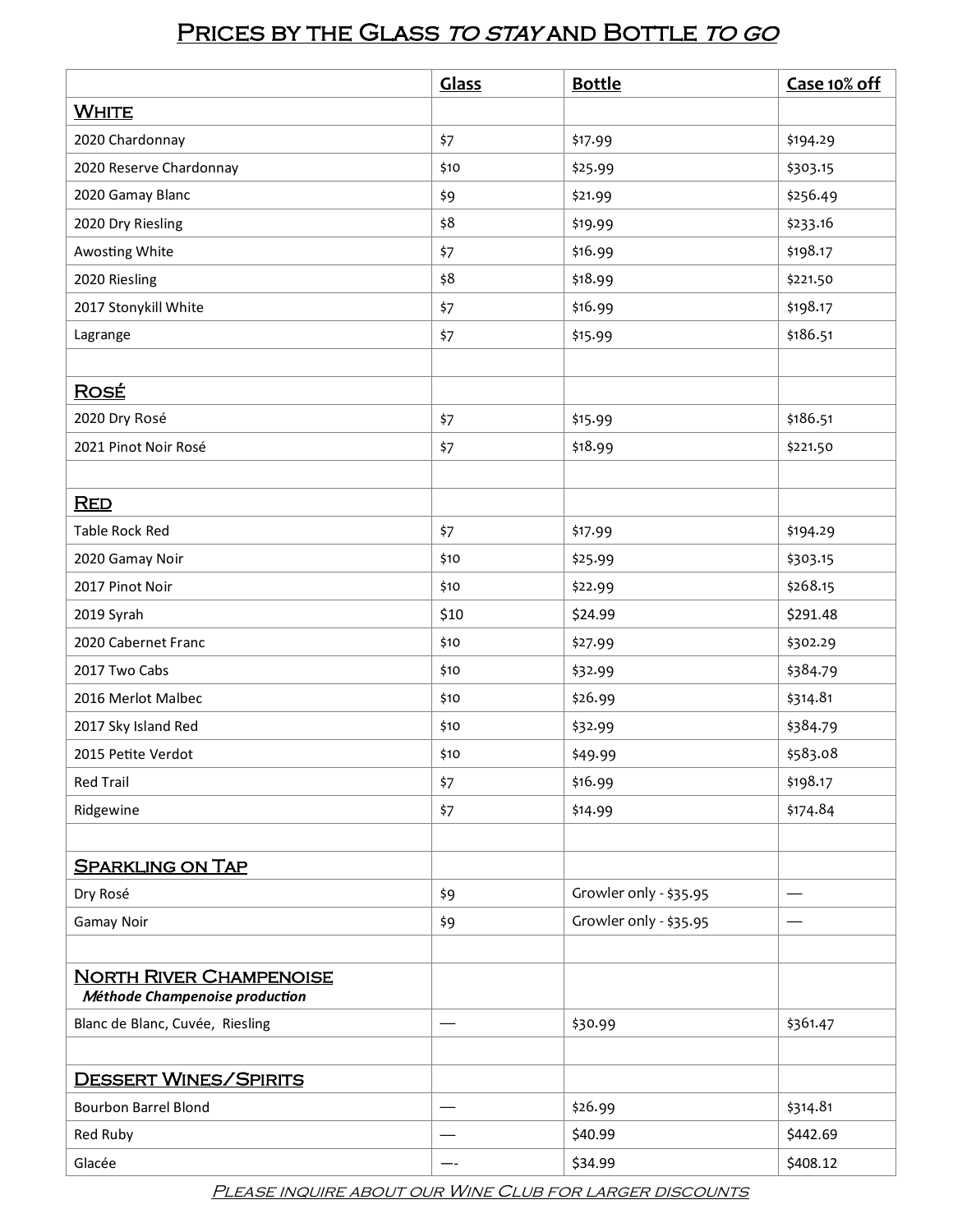

#### **WHITECLIFF** VINEYARD

# TASTING FLIGHTS

*Flights includes 1.5 ounces of each wine in biodegradable cups*

# Guided Tasting—\$18

Available when bar space allows, a personal tasting paired to your tastes with one of our staff of 6 wines.

| THE BEST OF WHITECLIFF-\$15                                                                                                    | CLASSIC FLIGHT - \$15                                                                                                                                                           |
|--------------------------------------------------------------------------------------------------------------------------------|---------------------------------------------------------------------------------------------------------------------------------------------------------------------------------|
| 2020 Reserve Chardonnay                                                                                                        | 2020 Dry Rosé                                                                                                                                                                   |
| 2021 Pinot Rosé                                                                                                                | Awosting                                                                                                                                                                        |
| 2020 Dry Riesling                                                                                                              | 2020 Riesling                                                                                                                                                                   |
| 2020 Gamay Noir                                                                                                                | 2017 Pinot Noir                                                                                                                                                                 |
| 2016 Merlot Malbec                                                                                                             | <b>Red Trail</b>                                                                                                                                                                |
| LIGHTER RED FLIGHT - \$15                                                                                                      | RICHER RED FLIGHT - \$15                                                                                                                                                        |
| 2019 Syrah                                                                                                                     | 2020 Cabernet Franc                                                                                                                                                             |
| 2020 Gamay Noir                                                                                                                | 2017 Two Cabs                                                                                                                                                                   |
| 2017 Pinot Noir                                                                                                                | 2016 Merlot Malbec                                                                                                                                                              |
| <b>Table Rock Red</b>                                                                                                          | 2017 Sky Island Red                                                                                                                                                             |
| <b>Red Trail</b>                                                                                                               | 2015 Petite Verdot                                                                                                                                                              |
| DRY WHITE-\$15<br>2020 Chardonnay<br>2020 Reserve Chardonnay<br>2020 Gamay Blanc<br>2020 Dry Riesling<br><b>Awosting White</b> | DRY ROSÉ FLIGHT - \$14<br>2020 Dry Rosé<br>Sparkling Dry Rosé<br>2021 Pinot Rosé<br><b>Sparkling Gamay Noir</b>                                                                 |
| SWEET FLIGHT - \$15<br>2019 Stonykill White<br>Lagrange<br>Ridgewine<br><b>Bourbon Barrel Blond</b><br>Red Ruby                | <b>METHODE CHAMPENOISE &amp;</b><br>SPARKLING-\$15<br>Sparkling Dry Rosé<br>Sparkling Gamay Noir<br>2015 Blanc de Blanc<br>2015 Riesling<br>10% DISCOUNT ON FULL CASE PURCHASES |

PLEASE INQUIRE ABOUT OUR WINE CLUB FOR LARGER DISCOUNTS